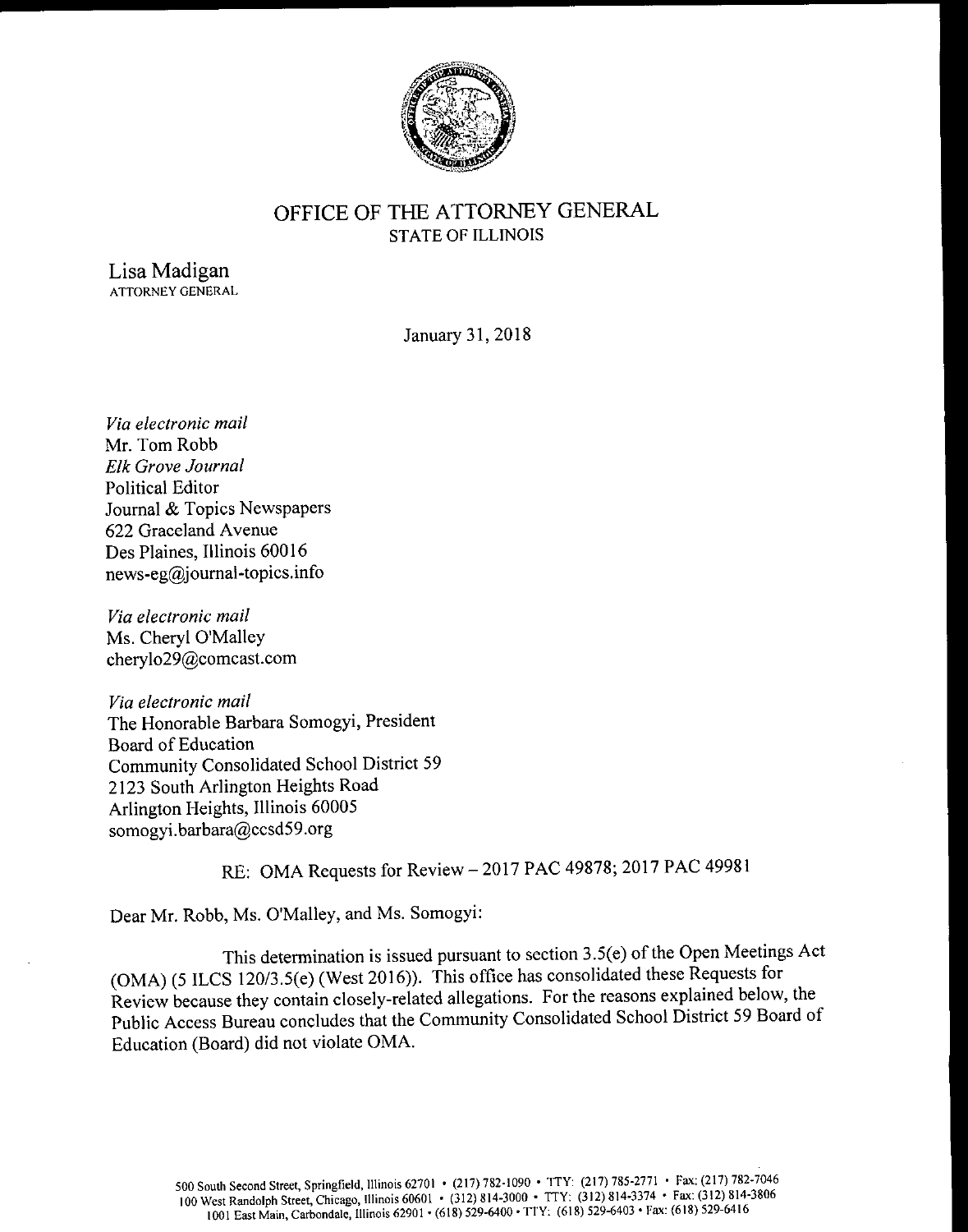## BACKGROUND

On October 2, 2017, Mr. Tom Robb, on behalf of the Elk Grove Journal, submitted a Request for Review alleging that the Board violated OMA by conducting public business concerning a referendum petition via e- mail. On October 6, 2017, Ms. Cheryl O'Malley submitted a Request for Review with a similar allegation. On October 6, 2017, and October 16, 2017, this office sent copies of the Requests for Review to the Board and requested a written response to Mr. Robb's and Ms. O'Malley's allegations. This office asked the Board to address whether the e-mails among Board members regarding the referendum petition constituted a "meeting" as defined by OMA and to provide copies of all e-mail correspondence related to the referendum petition, including, but not limited to, correspondence between and among Board members, and to describe other forms of communications, if any, between Board members concerning the referendum petition. On November 7, 2017, the Board provided the requested materials. Mr. Robb replied on November 7, 2017, and Ms. O'Malley replied on November 22, 2017.

## DETERMINATION

Section 2(a) of OMA (5 ILCS 120/2(a) (West 2016), as amended by Public Acts 100-201, effective August 18, 2017; 100-465, effective August 31, 2017) provides that "all meetings of public bodies shall be open to the public unless excepted in subsection (c) and closed in accordance with Section 2a." Section 1.02 of OMA (5 ILCS 120/1.02 (West 2016)) defines a "public meeting" as:

> A] ny gathering, whether in person or by video or audio conference, telephone call, electronic means ( such as, without limitation, electronic mail, electronic chat, and instant messaging), or other means of contemporaneous interactive communication, of a majority of a quorum of the members of a public body held for the purpose of discussing public business or, for <sup>a</sup> 5 - member public body, a quorum of the members of <sup>a</sup> public body held for the *purpose of discussing public business*. (Emphasis added.)

Under the definition in section 1. 02 of OMA, a " meeting" may include communications through e-mail or other electronic means. Mr. Robb and Ms. O'Malley alleged that certain Board members held a meeting under OMA by exchanging e- mails concerning the filing of objections to <sup>a</sup> referendum petition prepared by residents of the school district. The referendum and objections to the referendum arose in the context of <sup>a</sup> Board budgetary issue. On July 10, 2017, the Board approved <sup>a</sup> resolution of intent to issue working cash fund bonds in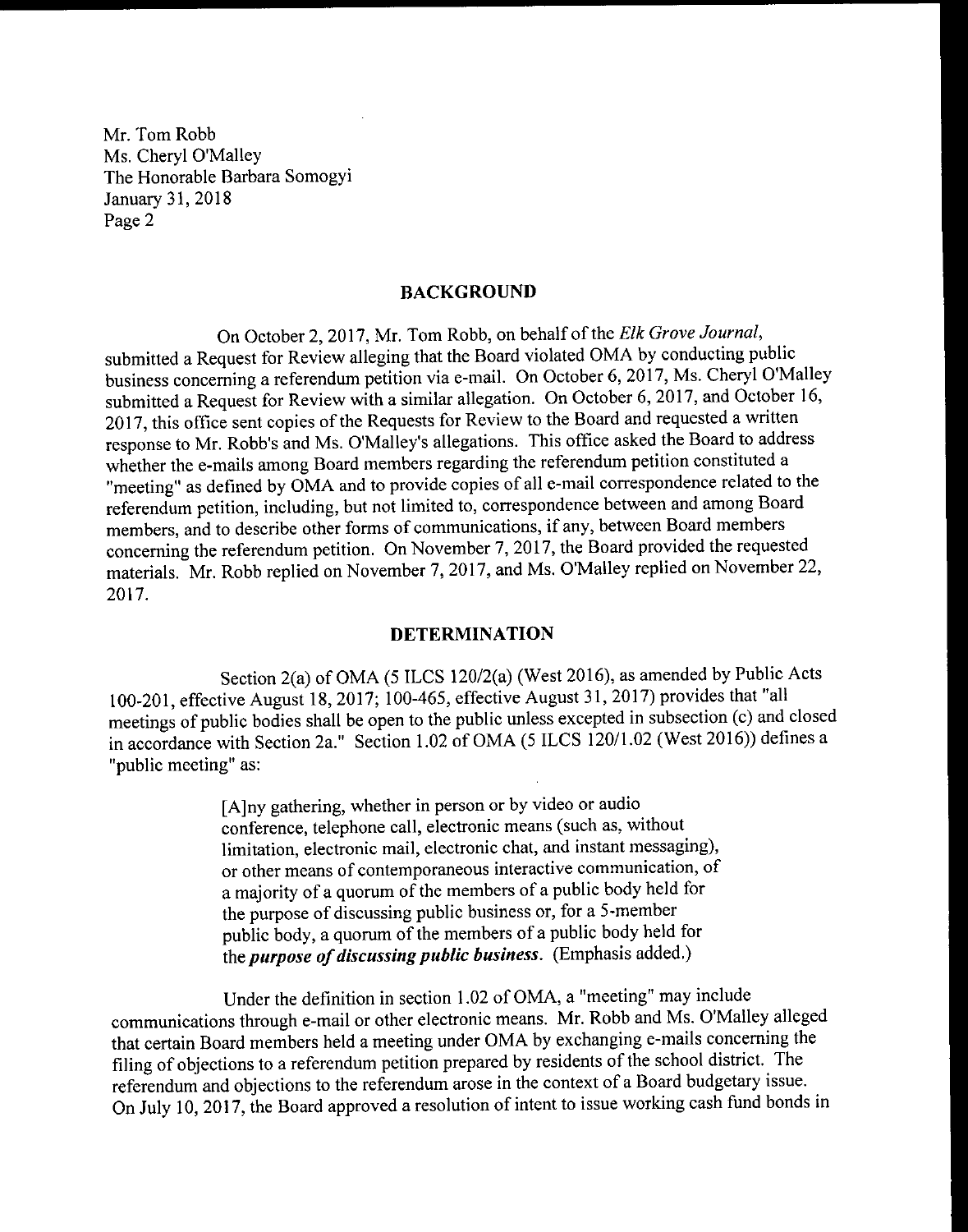an amount not to exceed \$20 million. In response to the Board's resolution, on August 11, 2017, certain residents of the school district submitted a referendum petition to place the issuance of the bonds on the March 20, 2018, ballot. On August 18, 2017, a different group of citizens filed objections to the validity of the referendum petition.' The e- mails provided to this office by the Board reflect Board members' discussions concerning the filing of the objections. Because it is dispositive of the issue of whether a " meeting" occurred, this office first analyzes the question of whether the e-mail communications concerned public business.

OMA " is not intended to prohibit bona fide social gatherings of public officials, or truly political meetings at which party business is discussed. Rather, the Act is designed to prohibit secret deliberation and action on business which properly should be discussed in a public forum due to its potential impact on the public." People ex rel. Difanis v. Barr, 83 Ill. 2d 191, 202 (1980). OMA "balance<sup>[s]</sup> the right of the press and the people to view the deliberative and decision- making processes of government first-hand with the right of public officials to speak their minds freely and associate with whomever they choose." Barr, 83 I11. 2d at 210.

The Board argues that the e-mails at issue concerned the process and status of individuals' review of referendum petition signatures, which was not the public business of the Board:

> Board members that  $[sic]$  participated in the email discussions would have no authority to bind the School District or the Board with regards to the objection or petition. The Board and School District have no role to play regarding a referendum petition. First, a school district is prohibited from expending resources in support of or against <sup>a</sup> referendum and there is no indication from these emails that the expenditure of School District resources occurred or was contemplated. See 10 ILCS 5/9-25.1. Further, while some time ago school boards oversaw objections to petitions, the General Assembly has divested that authority from school boards and transferred the review of petitions and objections to the county electoral board. See 10 ILCS 5/10-9(2.5). Simply stated, objections to referendum petitions are not the " public business" of school districts or their boards.<sup>[2]</sup>

Letter from Brian P. Crowley, Franczek Radelet, to Laura S. Harter, Assistant Attorney General, Public Access Bureau ( November 7, 2017), at 2.

<sup>&</sup>lt;sup>2</sup>Letter from Brian P. Crowley, Franczek Radelet, to Laura S. Harter, Assistant Attorney General Public Access Bureau ( November 7, 2017), at 4.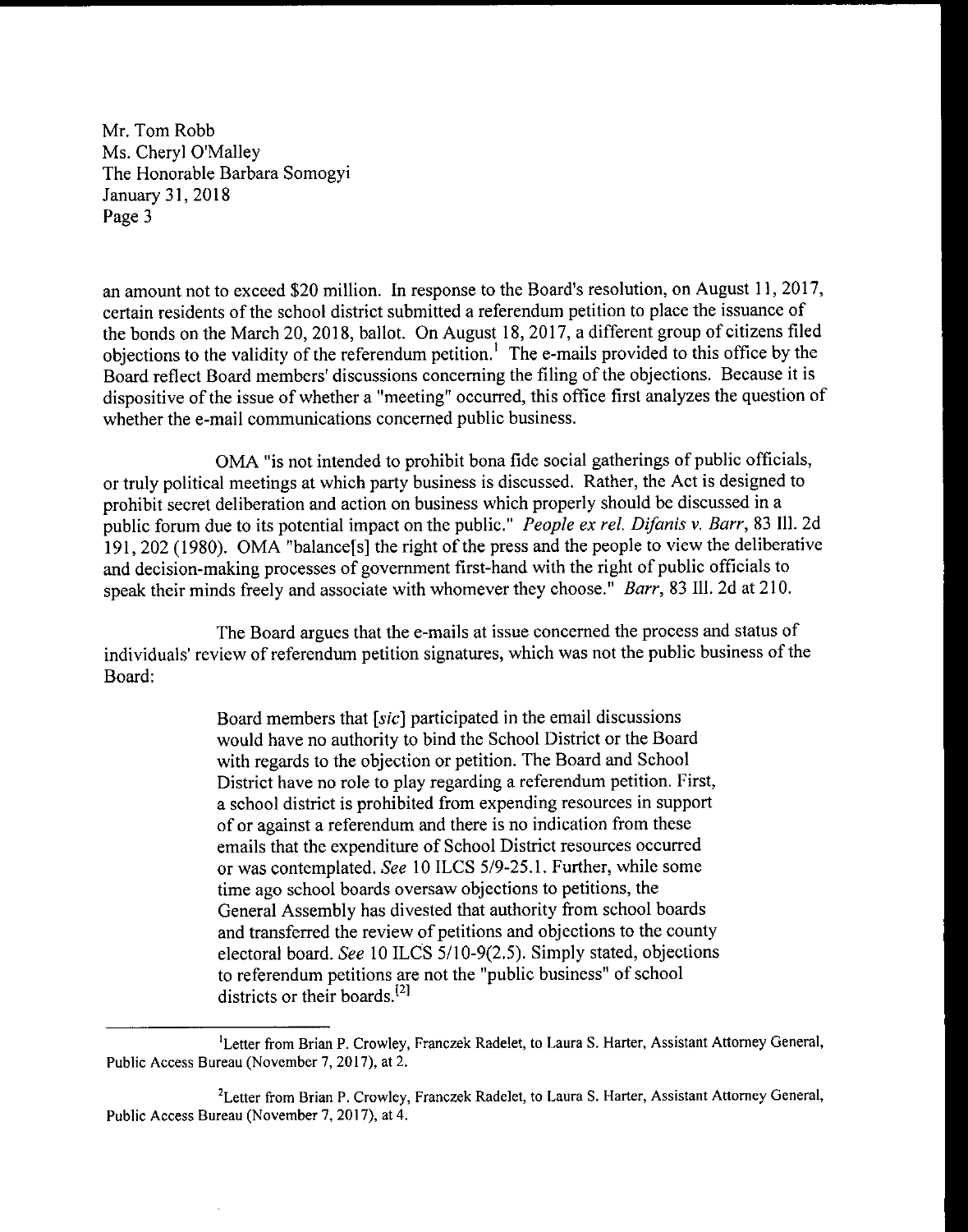The Board also argues that the context of the discussions was political and that the Board members were acting as private citizens exercising their political rights, not as representatives of the Board.

Mr. Robb and Ms. O'Malley assert that the discussions concerning the objections are pertinent to the Board's business. Mr. Robb contended that Board will likely discuss the bond issuance at future meetings and " that would appear to make the referendum to place a question on whether to issue those bonds on the March 20, 2018 election ballot relevant school district related business."<sup>3</sup>

The e- mails concern the mechanics of filing the objections to the petition for referendum. The Board members provided findings and updates to each other as they checked the validity of signatures.° They also discussed the specifics of how to check the petition, the logistics of going to the Cook County Clerk's office to review signatures in the voter database, and the timing of delivering the objections to an attorney.<sup>5</sup>

The petition for a referendum and the objections to that petition are generally relevant to the public business of the Board, as the bond issuance directly affects the Board's budget. There is a distinction, however, between the general topics of the referendum and objections and the specific topic of filing the objections. The discussions in the e- mails at issue were limited to the mechanics of filing the objections. The e-mails did not include conversations about broader subjects that could be considered Board business, such as the Board's budget, the impact of the referendum or the objections, or what measures to take in light of the referendum and objections. As the Board explained in its answer, the Board itself could not file objections to the petition. In an e-mail from the school district's Superintendent to the Board President and Board Secretary, the Superintendent provided an attorney's advice regarding the process for filing objections: "[n] either the District nor the Board as an entity can be an objector, but an individual Board member can, acting in his or her private capacity, take the lead as an objector or work with a group in doing research and development [sic] objections.<sup>16</sup>

4See CCSD\_007, CCSD\_008, CCSD\_009; CCSD\_010, CCSD\_012; CCSD\_017, CCSD\_019.

<sup>5</sup>See CCSD 022, CCSD 023, CCSD 024, CCSD 025, CCSD 026, CCSD 027.

<sup>6</sup>E-mail from Tom Robb, Reporter, Elk Grove Journal, to Laura Harter, Assistant Attorney General, Public Access Bureau (October 13, 2017), attachment at 35 (e-mail from Dr. Art Fessler, Superintendent, Community Consolidated School District 59, to Sunil Bhave and Barbara Somogyi ( August 11, 2017)).

 $3E$ -mail from Tom Robb to Laura Harter (November 7, 2017).